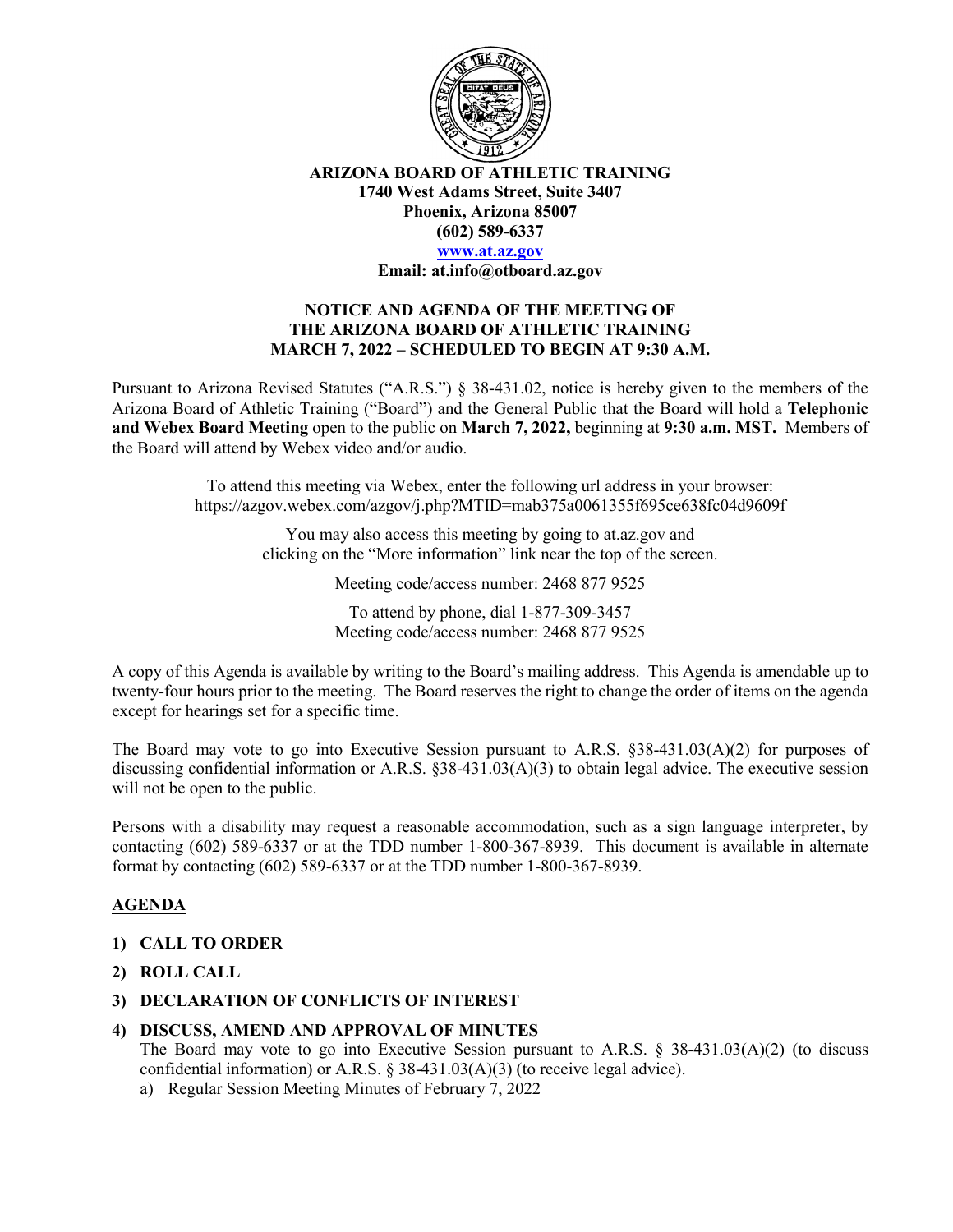Athletic Training Board Meeting Agenda March 7, 2022

## **5) REVIEW FUTURE BOARD MEETING SCHEDULE**

- a) April 4, 2022 In-Person
- b) May 2, 2022 Webex
- c) June 6, 2022 Webex

## **6) REVIEW, DISCUSSION, AND POSSIBLE ACTION - COMPLAINTS, HEARINGS, INVESTIGATIONS AND COMPLIANCE**

The Board may vote to go into Executive Session pursuant to A.R.S. § 38-431.03(A)(2) (to discuss confidential information) or A.R.S.  $\S$  38-431.03(A)(3) (to receive legal advice).

- a) Review, Discussion, and Possible Action of Whether or Not to Open a Complaint None
- b) Initial Review, Discussion, and Possible Action On Complaint None

#### **7) CONSENT AGENDA: REVIEW, CONSIDERATION, AND POSSIBLE ACTION ON APPLICATIONS FOR LICENSURE APPROVED BY EXECUTIVE DIRECTOR**

The Board may vote to go into Executive Session pursuant to A.R.S.  $\S$  38-431.03(A)(2) (to discuss confidential information) or A.R.S. § 38-431.03(A)(3) (to receive legal advice). The consent agenda items may be considered for ratification as a single action unless a Board Member removes the item for review at the current meeting or a future meeting.

| License:<br><b>Number</b> | <b>Applicant Last Name</b> | <b>Applicant First Name</b> | <b>Effective</b><br>Date | <b>Expiration</b><br><b>Date</b> |
|---------------------------|----------------------------|-----------------------------|--------------------------|----------------------------------|
| ATR-009391                | Meacham                    | <b>Bradley</b>              | 2/7/2022                 | 2/6/2023                         |
| ATR-009392                | Hester                     | Bryn                        | 2/17/2022                | 2/16/2023                        |
| ATR-009393                | Goldklang                  | Jeremy                      | 2/17/2022                | 2/16/2023                        |
| ATR-009394                | Padilla                    | Christopher                 | 3/2/2022                 | 3/1/2023                         |

a) Initial Applications Approved by Executive Director (4)

b) Renewal/Reinstatement Applications Approved by Executive Director (55)

| License:<br><b>Number</b> | <b>Applicant Last</b><br><b>Name</b> | <b>Applicant First</b><br><b>Name</b> | <b>Effective</b><br>Date | <b>Expiration</b><br><b>Date</b> | <b>Application</b><br><b>Type</b> |
|---------------------------|--------------------------------------|---------------------------------------|--------------------------|----------------------------------|-----------------------------------|
| ATR-009026                | Smith                                | Daria                                 | 3/7/2022                 | 3/6/2023                         | Renewal                           |
| ATR-009028                | <b>Burcham</b>                       | Alexandra                             | 3/7/2022                 | 3/6/2023                         | Renewal                           |
| ATR-009029                | Dornfeld                             | Silvanna                              | 3/7/2022                 | 3/6/2023                         | Renewal                           |
| ATR-009031                | Garcia                               | Gabriel                               | 3/7/2022                 | 3/6/2023                         | Renewal                           |
| ATR-009032                | lannicca                             | David                                 | 3/7/2022                 | 3/6/2023                         | Renewal                           |
| ATR-009039                | Lake                                 | Jeffrey                               | 3/7/2022                 | 3/6/2023                         | Renewal                           |
| ATR-009043                | Crisler-Winarta                      | Emily                                 | 4/1/2022                 | 3/31/2023                        | Renewal                           |
| ATR-009045                | <b>Nowak</b>                         | Sarah                                 | 4/1/2022                 | 3/31/2023                        | Renewal                           |
| ATR-000030                | Etheridge                            | Sadie                                 | 3/2/2022                 | 3/1/2023                         | Renewal                           |
| ATR-000043                | Gressett                             | Tamee                                 | 4/11/2022                | 4/10/2023                        | Renewal                           |
| ATR-000016                | Foster                               | Jon                                   | 3/2/2022                 | 3/1/2023                         | Renewal                           |
| ATR-000084                | Fajardo                              | <b>Becky</b>                          | 3/2/2022                 | 3/1/2023                         | Renewal                           |
| ATR-000173                | Finamore                             | Marie-Elizabeth                       | 3/2/2022                 | 3/1/2023                         | Renewal                           |
| ATR-000175                | Herndon                              | Jeffrey                               | 4/2/2022                 | 4/1/2023                         | Renewal                           |
| ATR-000572                | Furr                                 | Jack                                  | 3/2/2022                 | 3/1/2023                         | Renewal                           |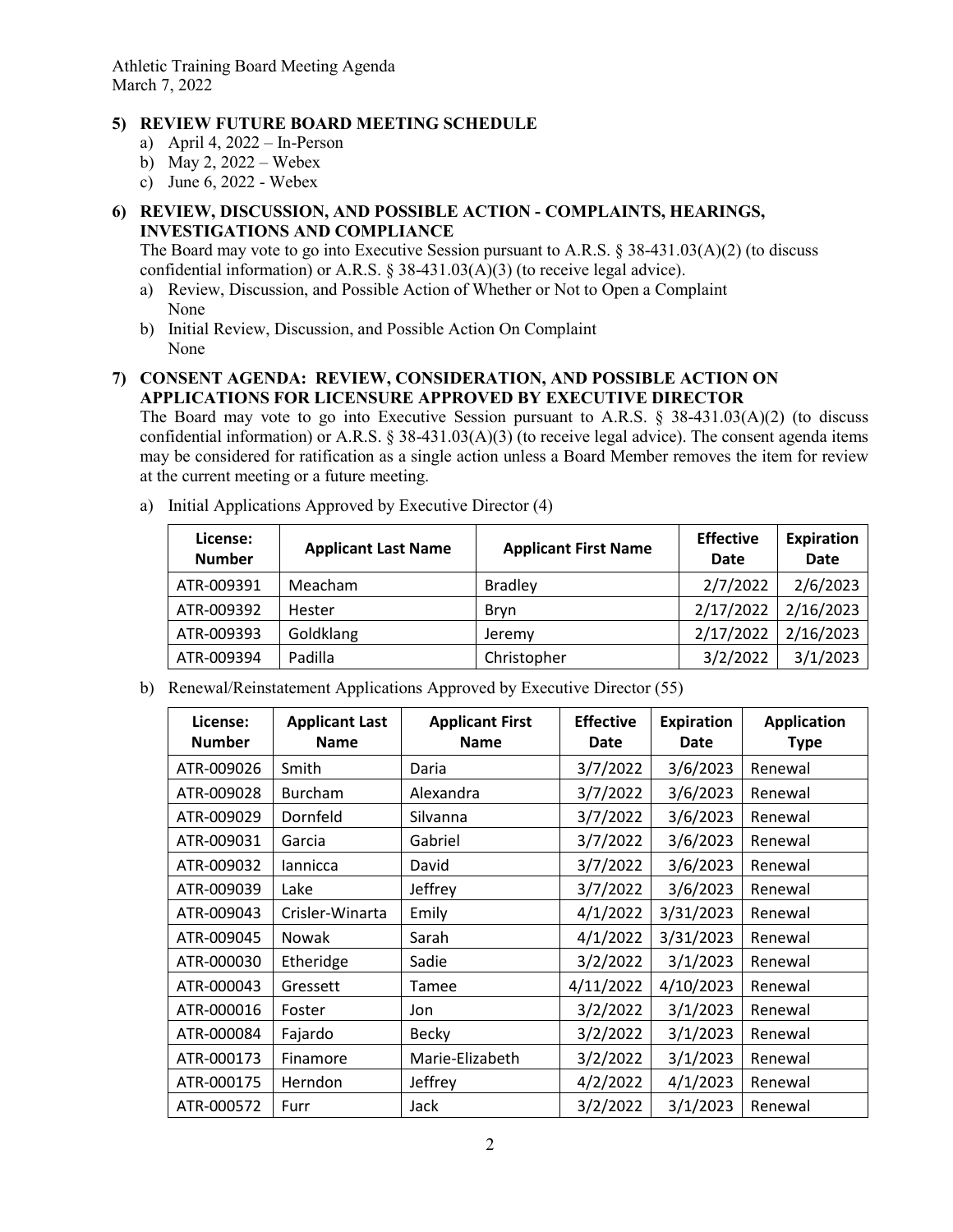| License:<br><b>Number</b> | <b>Applicant Last</b><br><b>Name</b> | <b>Applicant First</b><br><b>Name</b> | <b>Effective</b><br><b>Date</b> | <b>Expiration</b><br><b>Date</b> | <b>Application</b><br><b>Type</b> |
|---------------------------|--------------------------------------|---------------------------------------|---------------------------------|----------------------------------|-----------------------------------|
| ATR-000537                | Guerrette                            | Jennifer                              | 4/2/2022                        | 4/1/2023                         | Renewal                           |
| ATR-000564                | Frangella                            | Nicholas                              | 3/2/2022                        | 3/1/2023                         | Renewal                           |
| ATR-000652                | Freeman                              | Amy                                   | 3/2/2022                        | 3/1/2023                         | Renewal                           |
| ATR-000724                | Edwards                              | Nichole                               | 3/2/2022                        | 3/1/2023                         | Renewal                           |
| ATR-000677                | Gourley                              | Meganne                               | 4/2/2022                        | 4/1/2023                         | Renewal                           |
| ATR-000786                | Ellis                                | Scott                                 | 4/4/2022                        | 4/3/2023                         | Renewal                           |
| ATR-000892                | Goodridge                            | George                                | 4/2/2022                        | 4/1/2023                         | Renewal                           |
| ATR-000891                | Worthington                          | Emelie                                | 3/2/2022                        | 3/1/2023                         | Renewal                           |
| ATR-000944                | Dorsten                              | Dane                                  | 2/2/2022                        | 2/1/2023                         | Renewal                           |
| ATR-000954                | Carter                               | Aubrie                                | 2/23/2022                       | 2/22/2023                        | Renewal                           |
| ATR-000979                | Watanabe                             | Ryo                                   | 3/2/2022                        | 3/1/2023                         | Renewal                           |
| ATR-001045                | Darrow                               | Roger                                 | 2/2/2022                        | 2/1/2023                         | Renewal                           |
| ATR-001079                | Edgerton                             | Glenn                                 | 3/2/2022                        | 3/1/2023                         | Renewal                           |
| ATR-001092                | Cook                                 | Chadwick                              | 3/7/2022                        | 3/6/2023                         | Renewal                           |
| ATR-001157                | Morrell                              | Matthew                               | 3/2/2022                        | 3/1/2023                         | Renewal                           |
| ATR-001268                | Santos                               | <b>Nicolas</b>                        | 3/3/2022                        | 3/2/2023                         | Renewal                           |
| ATR-001270                | Behr                                 | Jamie                                 | 4/7/2022                        | 4/6/2023                         | Renewal                           |
| ATR-001289                | Moots                                | Gerard                                | 3/7/2022                        | 3/6/2023                         | Renewal                           |
| ATR-001453                | Accola                               | Daniel                                | 3/13/2022                       | 3/12/2023                        | Renewal                           |
| ATR-001454                | Capell                               | Eric                                  | 3/21/2022                       | 3/20/2023                        | Renewal                           |
| ATR-001474                | Getsoff                              | David                                 | 4/4/2022                        | 4/3/2023                         | Renewal                           |
| ATR-001585                | Marrash                              | Mona                                  | 4/3/2022                        | 4/2/2023                         | Renewal                           |
| ATR-001707                | Sibbaluca                            | Kayla                                 | 3/5/2022                        | 3/4/2023                         | Renewal                           |
| ATR-001708                | Hobson                               | Joshua                                | 3/5/2022                        | 3/4/2023                         | Renewal                           |
| ATR-009017                | Morrison                             | Mariah                                | 2/19/2022                       | 2/18/2023                        | Renewal                           |
| ATR-009181                | Fosler                               | Christian                             | 3/13/2022                       | 3/12/2023                        | Renewal                           |
| ATR-009183                | Vigue                                | Timothy                               | 3/13/2022                       | 3/12/2023                        | Renewal                           |
| ATR-009174                | Dressel                              | Kaytelyn                              | 2/24/2022                       | 2/23/2023                        | Renewal                           |
| ATR-009185                | Sammons                              | Franklin                              | 3/21/2022                       | 3/20/2023                        | Renewal                           |
| ATR-009252                | Tenney                               | Tori                                  | 9/10/2021                       | 2/23/2023                        | Renewal                           |
| ATR-009285                | Claw                                 | Jalen                                 | 2/10/2022                       | 2/9/2023                         | Renewal                           |
| ATR-009298                | Maclean                              | Johnathan                             | 4/26/2022                       | 4/25/2023                        | Renewal                           |
| ATR-009299                | Comley                               | Kiley                                 | 4/26/2022                       | 4/25/2023                        | Renewal                           |
| ATR-009286                | Clapp                                | Aaron                                 | 3/3/2022                        | 3/2/2023                         | Renewal                           |
| ATR-009288                | <b>DeBock</b>                        | Dainya                                | 3/6/2022                        | 3/5/2023                         | Renewal                           |
| ATR-009290                | McKay                                | Andrew                                | 3/29/2022                       | 3/28/2023                        | Renewal                           |
| ATR-009292                | Lopez                                | Manuel                                | 3/29/2022                       | 3/28/2023                        | Renewal                           |
| ATR-009296                | Scarpone                             | Victor                                | 4/12/2022                       | 4/11/2023                        | Renewal                           |
| ATR-000991                | DiPanfilo                            | Ryan                                  | 2/10/2022                       | 2/9/2023                         | Reinstatement                     |
| ATR-009134                | Simmons                              | Kristina                              | 3/2/2022                        | 3/1/2023                         | Reinstatement                     |